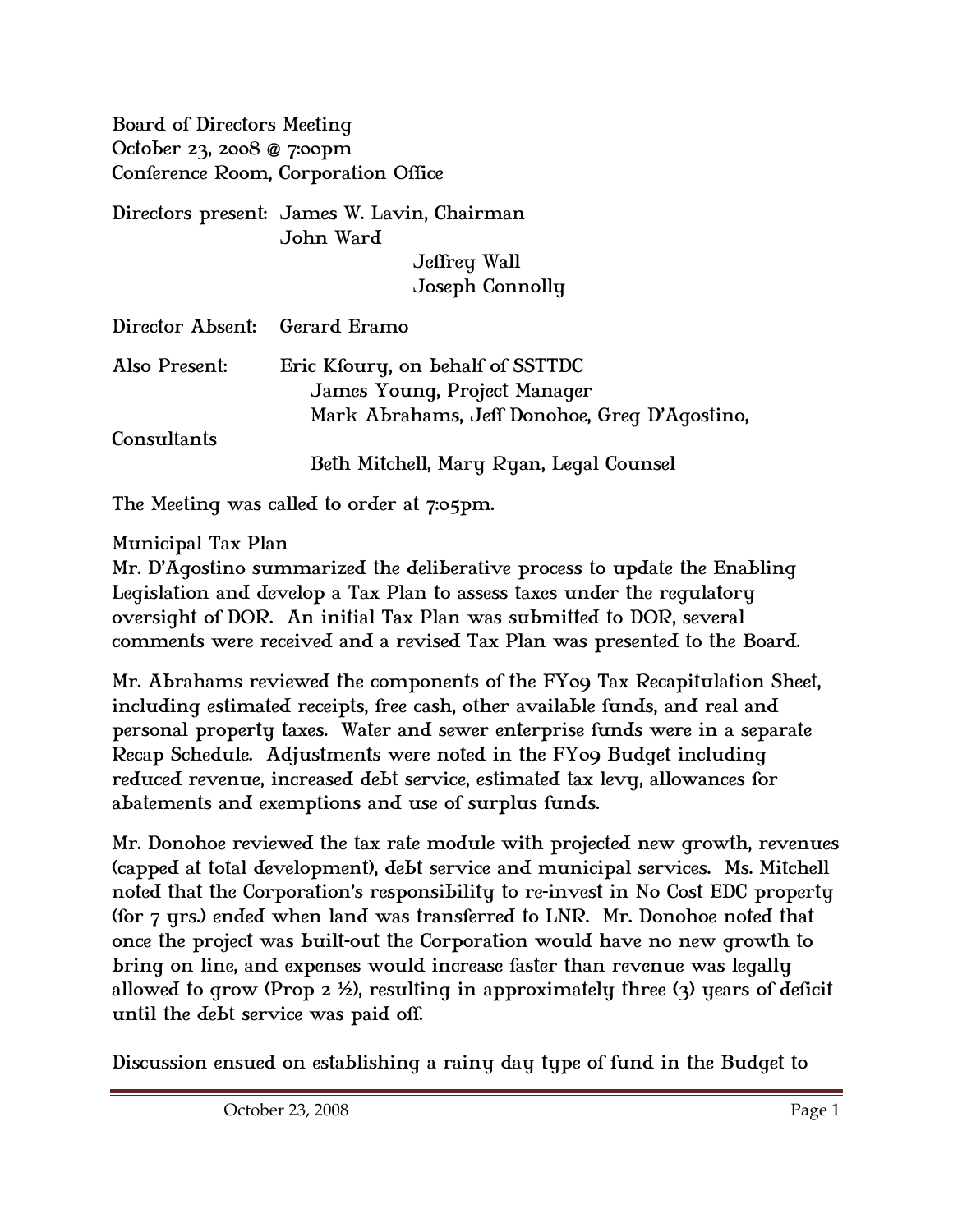prepare to cover the deficit (\$2M), knowing in advance that it would occur. Discussion ensued on Host Payments to the Towns and the need to establish a reserve on an annual basis beginning with the FY09 Budget. Legal Counsel indicated the enabling legislation allowed for operating investments and financial reserves, and that the Board had the authority to create reserves before determining surplus revenues.

Mr. Abrahams continued his review of the Recap Sheet and provisions in the MGLs that needed to be adopted for water and sewer enterprise funds (Chapter 44, s  $53F1/2$  and to authorize a bond (Chapter 44, s 7 and/or 8).

The Directors were informed that the audited FY08 financial statements reflected the FY08 budget posted in the MUNIS system and that the MUNIS system would grow with the Corporation with programs for purchasing, payroll, tax billing, and with modules for permitting and fixed assets.

Mr. D'Agostino noted meetings were scheduled with DOR to discuss the \$2M deficit, distribution of surplus funds to the Host Communities and Capital Investments. The Board was informed that DOR would receive the draft plan next week, for their review and input.

Bond Trustee Selection

The Board received 4 proposals for Trustee Services for Infrastructure Development Revenue Bonds, for their review.

Wastewater Reclamation Facility (WRF) Alternatives

Mr. Young reviewed the WRF system base design costs, the two alternatives to the design basis flows and construction staging, and the key differences between each alternative to the original design. The Board reviewed process flow diagrams, the two stages of construction for tanks and buildings and the building elevations and floor plans. An estimated timeline and cost ranges were also presented.

Mr. Young compared the cost of the WRF currently under design (60%) for Stage 1 construction with the cost savings measures under the two alternative designs and the costs for total build out of Stage 2 construction. Mr. Young presented Mr. Elkerton's peer review of treatment capacity, assumptions and advantages to both alternatives and his conclusion that Alternative #1 would be the best option. Discussion ensued on State Revolving Funding; electrical capacity, electrical access points into the site, and plans to screen the facility from the surrounding neighborhoods.